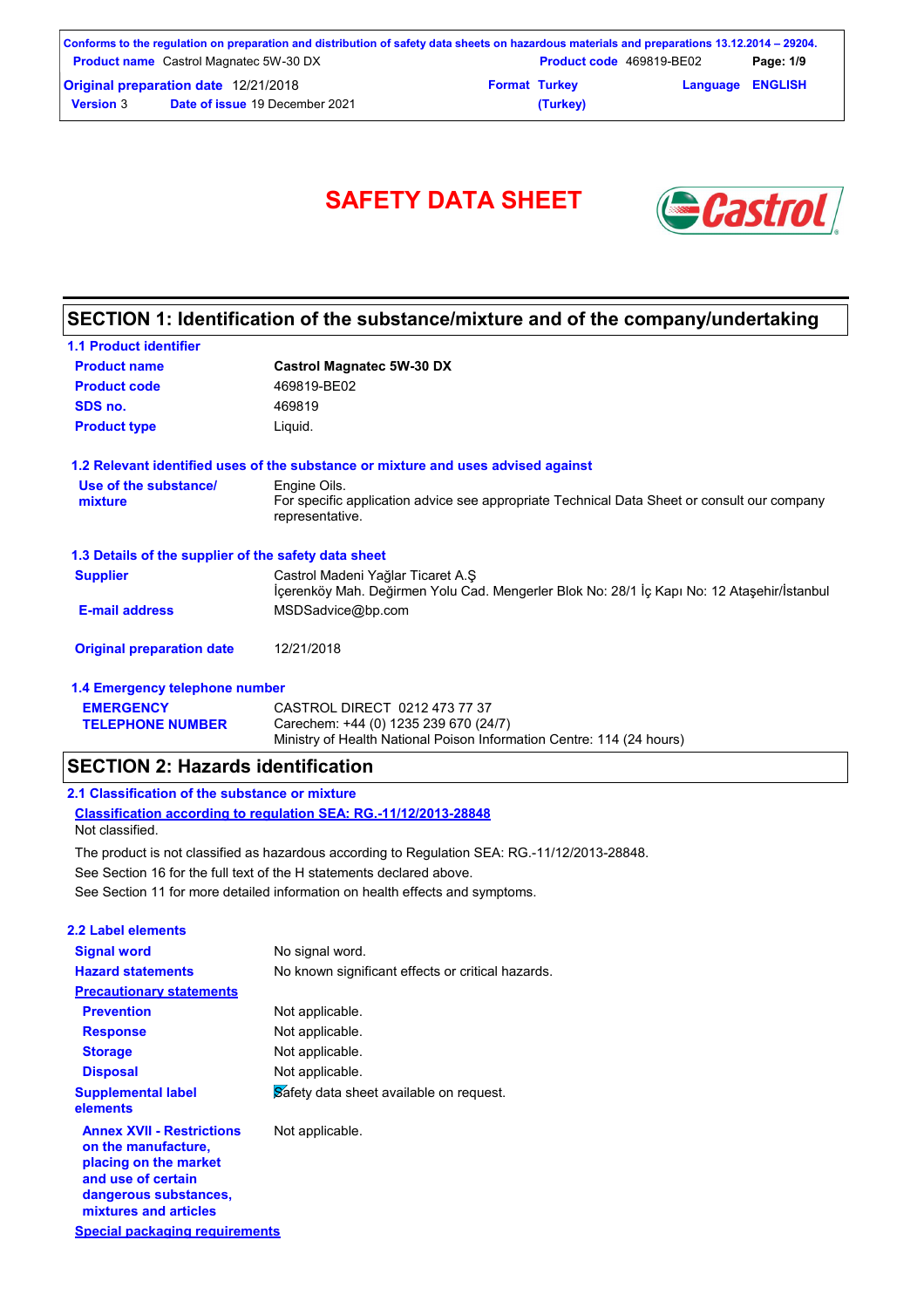|                                               | Conforms to the regulation on preparation and distribution of safety data sheets on hazardous materials and preparations 13.12.2014 – 29204. |                      |                                 |                         |           |
|-----------------------------------------------|----------------------------------------------------------------------------------------------------------------------------------------------|----------------------|---------------------------------|-------------------------|-----------|
| <b>Product name</b> Castrol Magnatec 5W-30 DX |                                                                                                                                              |                      | <b>Product code</b> 469819-BE02 |                         | Page: 2/9 |
| Original preparation date 12/21/2018          |                                                                                                                                              | <b>Format Turkey</b> |                                 | <b>Language ENGLISH</b> |           |
| <b>Version</b> 3                              | <b>Date of issue 19 December 2021</b>                                                                                                        |                      | (Turkey)                        |                         |           |

| <b>SECTION 2: Hazards identification</b>                             |                                                                                          |  |  |  |
|----------------------------------------------------------------------|------------------------------------------------------------------------------------------|--|--|--|
| <b>Containers to be fitted</b><br>with child-resistant<br>fastenings | Not applicable.                                                                          |  |  |  |
| <b>Tactile warning of danger</b>                                     | Not applicable.                                                                          |  |  |  |
| 2.3 Other hazards                                                    |                                                                                          |  |  |  |
| <b>Product meets the criteria</b><br>for PBT or vPvB                 | This mixture does not contain any substances that are assessed to be a PBT or a<br>vPvB. |  |  |  |
| Other hazards which do<br>not result in classification               | Mone known.                                                                              |  |  |  |

#### **SECTION 3: Composition/information on ingredients**

| <b>3.2 Mixtures</b><br>Mixture |
|--------------------------------|
|--------------------------------|

**Highly refined base oil (IP 346 DMSO extract < 3%). Proprietary performance additives.** 

| <b>Product/ingredient name</b>                               | CAS no.    | %           | SEA: RG.-11/12/2013-28848 | <b>Type</b> |
|--------------------------------------------------------------|------------|-------------|---------------------------|-------------|
| Distillates (petroleum), hydrotreated heavy<br>paraffinic    | 64742-54-7 | $≥50 - ≤75$ | Asp. Tox. 1, H304         | [1] [2]     |
| Distillates (petroleum), hydrotreated heavy<br>paraffinic    | 64742-54-7 | ≥10 - ≤25   | Not classified.           | $[2]$       |
| Distillates (petroleum), solvent-dewaxed<br>heavy paraffinic | 64742-65-0 | ≥10 - ≤25   | Not classified.           | $[2]$       |

**See Section 16 for the full text of the H statements declared above.**

**There are no additional ingredients present which, within the current knowledge of the supplier and in the concentrations applicable, are classified as hazardous to health or the environment and hence require reporting in this section.**

#### Type

**media**

 $\boxed{1}$  Substance classified with a health or environmental hazard

[2] Substance with a workplace exposure limit

[3] Substance meets the criteria for PBT

[4] Substance meets the criteria for vPvB

[5] Additional disclosure due to company policy

Occupational exposure limits, if available, are listed in Section 8.

#### **SECTION 4: First aid measures**

#### **4.1 Description of first aid measures**

| <b>Inhalation</b>                 | Finhaled, remove to fresh air. Get medical attention if symptoms occur.                                                                                                                                                                 |
|-----------------------------------|-----------------------------------------------------------------------------------------------------------------------------------------------------------------------------------------------------------------------------------------|
| <b>Ingestion</b>                  | Do not induce vomiting unless directed to do so by medical personnel. Get medical<br>attention if symptoms occur.                                                                                                                       |
| <b>Skin contact</b>               | Wash skin thoroughly with soap and water or use recognised skin cleanser.<br>Remove contaminated clothing and shoes. Wash clothing before reuse. Clean<br>shoes thoroughly before reuse. Get medical attention if symptoms occur.       |
| <b>Eye contact</b>                | In case of contact, immediately flush eyes with plenty of water for at least 15<br>minutes. Eyelids should be held away from the eyeball to ensure thorough rinsing.<br>Check for and remove any contact lenses. Get medical attention. |
| <b>Protection of first-aiders</b> | No action shall be taken involving any personal risk or without suitable training.                                                                                                                                                      |

#### **4.2 Most important symptoms and effects, both acute and delayed**

See Section 11 for more detailed information on health effects and symptoms.

#### **4.3 Indication of any immediate medical attention and special treatment needed**

**Notes to physician** Treatment should in general be symptomatic and directed to relieving any effects.

#### In case of fire, use foam, dry chemical or carbon dioxide extinguisher or spray. **5.1 Extinguishing media** Do not use water jet. **Suitable extinguishing media Unsuitable extinguishing SECTION 5: Firefighting measures**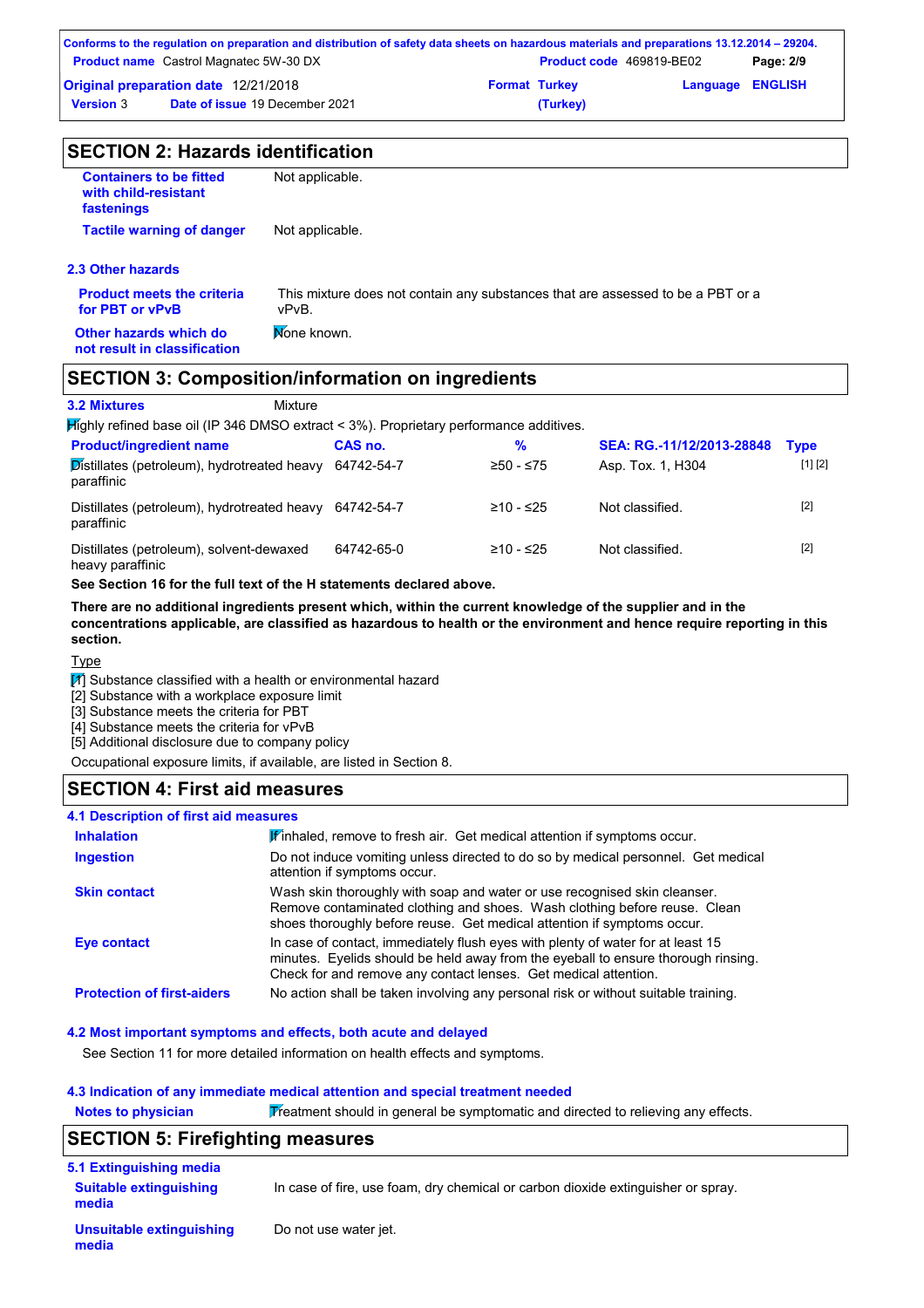|                                               | Conforms to the regulation on preparation and distribution of safety data sheets on hazardous materials and preparations 13.12.2014 – 29204. |                                 |          |                         |  |
|-----------------------------------------------|----------------------------------------------------------------------------------------------------------------------------------------------|---------------------------------|----------|-------------------------|--|
| <b>Product name</b> Castrol Magnatec 5W-30 DX |                                                                                                                                              | <b>Product code</b> 469819-BE02 |          | Page: 3/9               |  |
| Original preparation date 12/21/2018          |                                                                                                                                              | <b>Format Turkey</b>            |          | <b>Language ENGLISH</b> |  |
| <b>Version 3</b>                              | <b>Date of issue 19 December 2021</b>                                                                                                        |                                 | (Turkey) |                         |  |

### **SECTION 5: Firefighting measures**

| 5.2 Special hazards arising from the substance or mixture                                                                              |                                                                                                                                                                                                                                                                                                           |  |
|----------------------------------------------------------------------------------------------------------------------------------------|-----------------------------------------------------------------------------------------------------------------------------------------------------------------------------------------------------------------------------------------------------------------------------------------------------------|--|
| <b>Hazards from the</b><br>In a fire or if heated, a pressure increase will occur and the container may burst.<br>substance or mixture |                                                                                                                                                                                                                                                                                                           |  |
| <b>Hazardous combustion</b><br>products                                                                                                | Combustion products may include the following:<br>carbon oxides (CO, CO <sub>2</sub> ) (carbon monoxide, carbon dioxide)                                                                                                                                                                                  |  |
| 5.3 Advice for firefighters                                                                                                            |                                                                                                                                                                                                                                                                                                           |  |
| <b>Special precautions for</b><br>fire-fighters                                                                                        | No action shall be taken involving any personal risk or without suitable training. Promptly<br>isolate the scene by removing all persons from the vicinity of the incident if there is a fire.                                                                                                            |  |
| <b>Special protective</b><br>equipment for fire-fighters                                                                               | Fire-fighters should wear positive pressure self-contained breathing apparatus (SCBA) and full<br>turnout gear. Clothing for fire-fighters (including helmets, protective boots and gloves)<br>conforming to European standard EN 469 will provide a basic level of protection for chemical<br>incidents. |  |

#### **SECTION 6: Accidental release measures**

#### **6.2 Environmental precautions** Stop leak if without risk. Move containers from spill area. Prevent entry into sewers, water courses, basements or confined areas. Contain and collect spillage with non-combustible, absorbent material e.g. sand, earth, vermiculite or diatomaceous earth and place in container for disposal according to local regulations. Dispose of via a licensed waste disposal contractor. Avoid dispersal of spilt material and runoff and contact with soil, waterways, drains and sewers. Inform the relevant authorities if the product has caused environmental pollution (sewers, waterways, soil or air). **Large spill** Stop leak if without risk. Move containers from spill area. Absorb with an inert material and place in an appropriate waste disposal container. Dispose of via a licensed waste disposal contractor. **Small spill 6.3 Methods and material for containment and cleaning up 6.1 Personal precautions, protective equipment and emergency procedures For non-emergency personnel For emergency responders** No action shall be taken involving any personal risk or without suitable training. Evacuate surrounding areas. Keep unnecessary and unprotected personnel from entering. Do not touch or walk through spilt material. Put on appropriate personal protective equipment. Floors may be slippery; use care to avoid falling. If specialised clothing is required to deal with the spillage, take note of any information in Section 8 on suitable and unsuitable materials. See also the information in "For nonemergency personnel".

#### **SECTION 7: Handling and storage**

| 7.1 Precautions for safe handling                                             |                                                                                                                                                                                                                                                                                                                                                                                                                                                                                                                                                                                             |  |  |  |
|-------------------------------------------------------------------------------|---------------------------------------------------------------------------------------------------------------------------------------------------------------------------------------------------------------------------------------------------------------------------------------------------------------------------------------------------------------------------------------------------------------------------------------------------------------------------------------------------------------------------------------------------------------------------------------------|--|--|--|
| <b>Protective measures</b>                                                    | Put on appropriate personal protective equipment (see Section 8).                                                                                                                                                                                                                                                                                                                                                                                                                                                                                                                           |  |  |  |
| <b>Advice on general</b><br>occupational hygiene                              | Eating, drinking and smoking should be prohibited in areas where this material is handled,<br>stored and processed. Wash thoroughly after handling. Remove contaminated clothing and<br>protective equipment before entering eating areas. See also Section 8 for additional<br>information on hygiene measures.                                                                                                                                                                                                                                                                            |  |  |  |
| <b>7.2 Conditions for safe</b><br>storage, including any<br>incompatibilities | Store in accordance with local regulations. Store in original container protected from direct<br>sunlight in a dry, cool and well-ventilated area, away from incompatible materials (see Section<br>10) and food and drink. Keep container tightly closed and sealed until ready for use. Store and<br>use only in equipment/containers designed for use with this product. Containers that have<br>been opened must be carefully resealed and kept upright to prevent leakage. Do not store in<br>unlabelled containers. Use appropriate containment to avoid environmental contamination. |  |  |  |
| <b>Not suitable</b>                                                           | Prolonged exposure to elevated temperature                                                                                                                                                                                                                                                                                                                                                                                                                                                                                                                                                  |  |  |  |
| 7.3 Specific end use(s)                                                       |                                                                                                                                                                                                                                                                                                                                                                                                                                                                                                                                                                                             |  |  |  |
| <b>Recommendations</b>                                                        | Not available.                                                                                                                                                                                                                                                                                                                                                                                                                                                                                                                                                                              |  |  |  |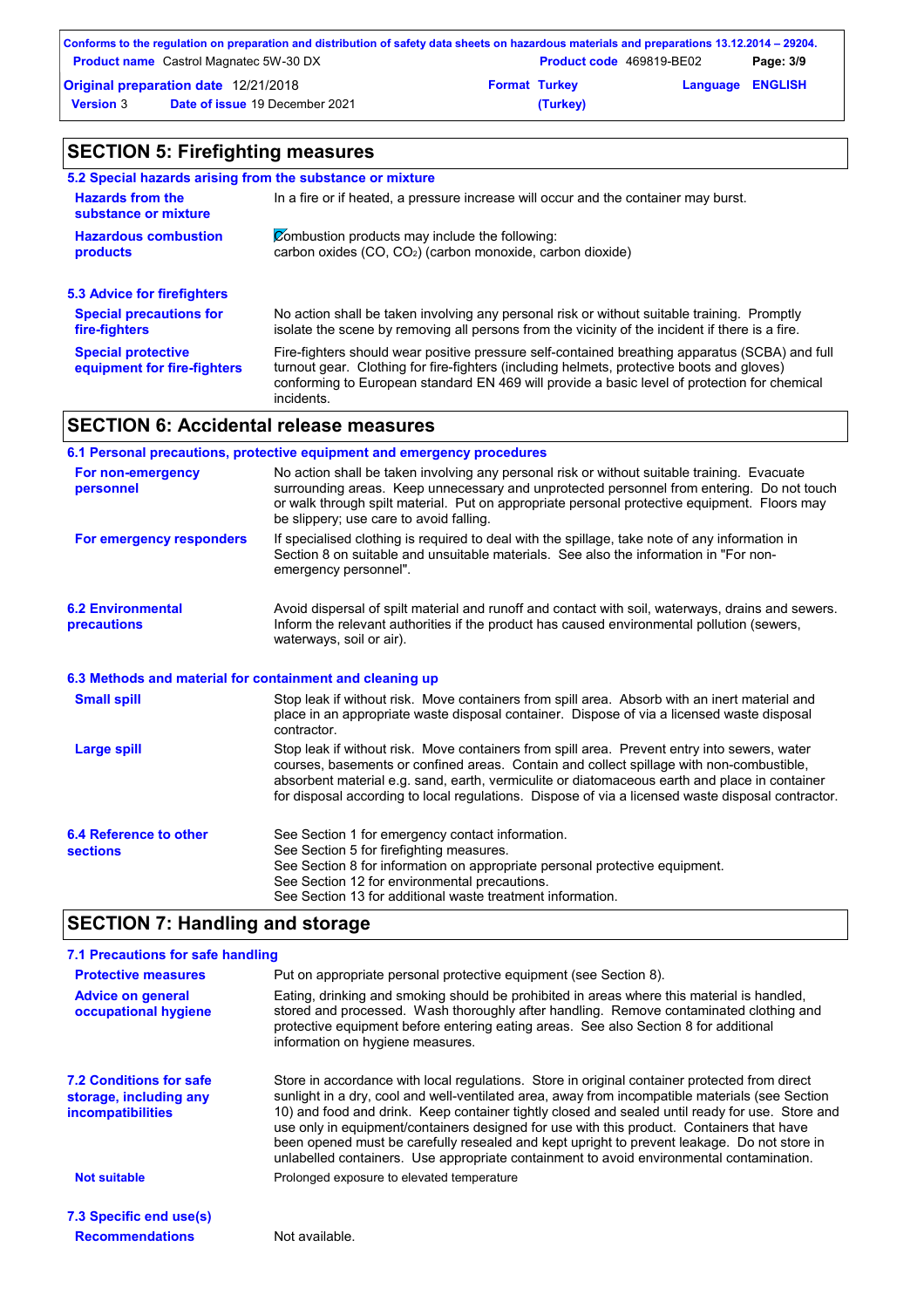| Conforms to the regulation on preparation and distribution of safety data sheets on hazardous materials and preparations 13.12.2014 – 29204. |                                               |                      |                          |                         |           |  |  |
|----------------------------------------------------------------------------------------------------------------------------------------------|-----------------------------------------------|----------------------|--------------------------|-------------------------|-----------|--|--|
|                                                                                                                                              | <b>Product name</b> Castrol Magnatec 5W-30 DX |                      | Product code 469819-BE02 |                         | Page: 4/9 |  |  |
| Original preparation date 12/21/2018                                                                                                         |                                               | <b>Format Turkey</b> |                          | <b>Language ENGLISH</b> |           |  |  |
| <b>Version 3</b>                                                                                                                             | <b>Date of issue 19 December 2021</b>         |                      | (Turkey)                 |                         |           |  |  |

### **SECTION 8: Exposure controls/personal protection**

#### **8.1 Control parameters**

#### **Occupational exposure limits**

| $\mathcal P$ istillates (petroleum), hydrotreated heavy paraffinic <b>ACGIH TLV (United States).</b> | TWA: 5 mg/m <sup>3</sup> 8 hours. Issued/Revised: 11/2009 Form: Inhalable<br>fraction                                      |
|------------------------------------------------------------------------------------------------------|----------------------------------------------------------------------------------------------------------------------------|
| Distillates (petroleum), hydrotreated heavy paraffinic   ACGIH TLV (United States).                  | TWA: 5 mg/m <sup>3</sup> 8 hours. Issued/Revised: 11/2009 Form: Inhalable<br>fraction                                      |
| Distillates (petroleum), solvent-dewaxed heavy<br>paraffinic                                         | <b>ACGIH TLV (United States).</b><br>TWA: 5 mg/m <sup>3</sup> 8 hours. Issued/Revised: 11/2009 Form: Inhalable<br>fraction |

Whilst specific OELs for certain components may be shown in this section, other components may be present in any mist, vapour or dust produced. Therefore, the specific OELs may not be applicable to the product as a whole and are provided for guidance only.

| <b>Recommended monitoring</b><br>procedures       | If this product contains ingredients with exposure limits, personal, workplace atmosphere or<br>biological monitoring may be required to determine the effectiveness of the ventilation or other<br>control measures and/or the necessity to use respiratory protective equipment. Reference<br>should be made to monitoring standards, such as the following: European Standard EN 689<br>(Workplace atmospheres - Guidance for the assessment of exposure by inhalation to chemical<br>agents for comparison with limit values and measurement strategy) European Standard EN<br>14042 (Workplace atmospheres - Guide for the application and use of procedures for the<br>assessment of exposure to chemical and biological agents) European Standard EN 482<br>(Workplace atmospheres - General requirements for the performance of procedures for the<br>measurement of chemical agents) Reference to national guidance documents for methods for<br>the determination of hazardous substances will also be required. |
|---------------------------------------------------|----------------------------------------------------------------------------------------------------------------------------------------------------------------------------------------------------------------------------------------------------------------------------------------------------------------------------------------------------------------------------------------------------------------------------------------------------------------------------------------------------------------------------------------------------------------------------------------------------------------------------------------------------------------------------------------------------------------------------------------------------------------------------------------------------------------------------------------------------------------------------------------------------------------------------------------------------------------------------------------------------------------------------|
| <b>8.2 Exposure controls</b>                      |                                                                                                                                                                                                                                                                                                                                                                                                                                                                                                                                                                                                                                                                                                                                                                                                                                                                                                                                                                                                                            |
| <b>Appropriate engineering</b><br><b>controls</b> | All activities involving chemicals should be assessed for their risks to health, to ensure<br>exposures are adequately controlled. Personal protective equipment should only be considered<br>after other forms of control measures (e.g. engineering controls) have been suitably evaluated.<br>Personal protective equipment should conform to appropriate standards, be suitable for use, be<br>kept in good condition and properly maintained.<br>Your supplier of personal protective equipment should be consulted for advice on selection and<br>appropriate standards. For further information contact your national organisation for standards.<br>Provide exhaust ventilation or other engineering controls to keep the relevant airborne<br>concentrations below their respective occupational exposure limits.<br>The final choice of protective equipment will depend upon a risk assessment. It is important to<br>ensure that all items of personal protective equipment are compatible.                    |
| <b>Individual protection measures</b>             |                                                                                                                                                                                                                                                                                                                                                                                                                                                                                                                                                                                                                                                                                                                                                                                                                                                                                                                                                                                                                            |
| <b>Hygiene measures</b>                           | Wash hands, forearms and face thoroughly after handling chemical products, before eating,<br>smoking and using the lavatory and at the end of the working period. Appropriate techniques<br>should be used to remove potentially contaminated clothing. Wash contaminated clothing<br>before reusing. Ensure that eyewash stations and safety showers are close to the workstation<br>location.                                                                                                                                                                                                                                                                                                                                                                                                                                                                                                                                                                                                                            |
| <b>Respiratory protection</b>                     | In case of insufficient ventilation, wear suitable respiratory equipment.<br>The correct choice of respiratory protection depends upon the chemicals being handled, the<br>conditions of work and use, and the condition of the respiratory equipment. Safety procedures<br>should be developed for each intended application. Respiratory protection equipment should<br>therefore be chosen in consultation with the supplier/manufacturer and with a full assessment<br>of the working conditions.                                                                                                                                                                                                                                                                                                                                                                                                                                                                                                                      |
| <b>Eye/face protection</b>                        | Safety glasses with side shields.                                                                                                                                                                                                                                                                                                                                                                                                                                                                                                                                                                                                                                                                                                                                                                                                                                                                                                                                                                                          |
| <b>Skin protection</b>                            |                                                                                                                                                                                                                                                                                                                                                                                                                                                                                                                                                                                                                                                                                                                                                                                                                                                                                                                                                                                                                            |
| <b>Hand protection</b>                            | Wear protective gloves if prolonged or repeated contact is likely. Wear chemical resistant<br>gloves. Recommended: Nitrile gloves. The correct choice of protective gloves depends upon<br>the chemicals being handled, the conditions of work and use, and the condition of the gloves<br>(even the best chemically resistant glove will break down after repeated chemical exposures).<br>Most gloves provide only a short time of protection before they must be discarded and replaced.<br>Because specific work environments and material handling practices vary, safety procedures<br>should be developed for each intended application. Gloves should therefore be chosen in<br>consultation with the supplier/manufacturer and with a full assessment of the working<br>conditions.                                                                                                                                                                                                                               |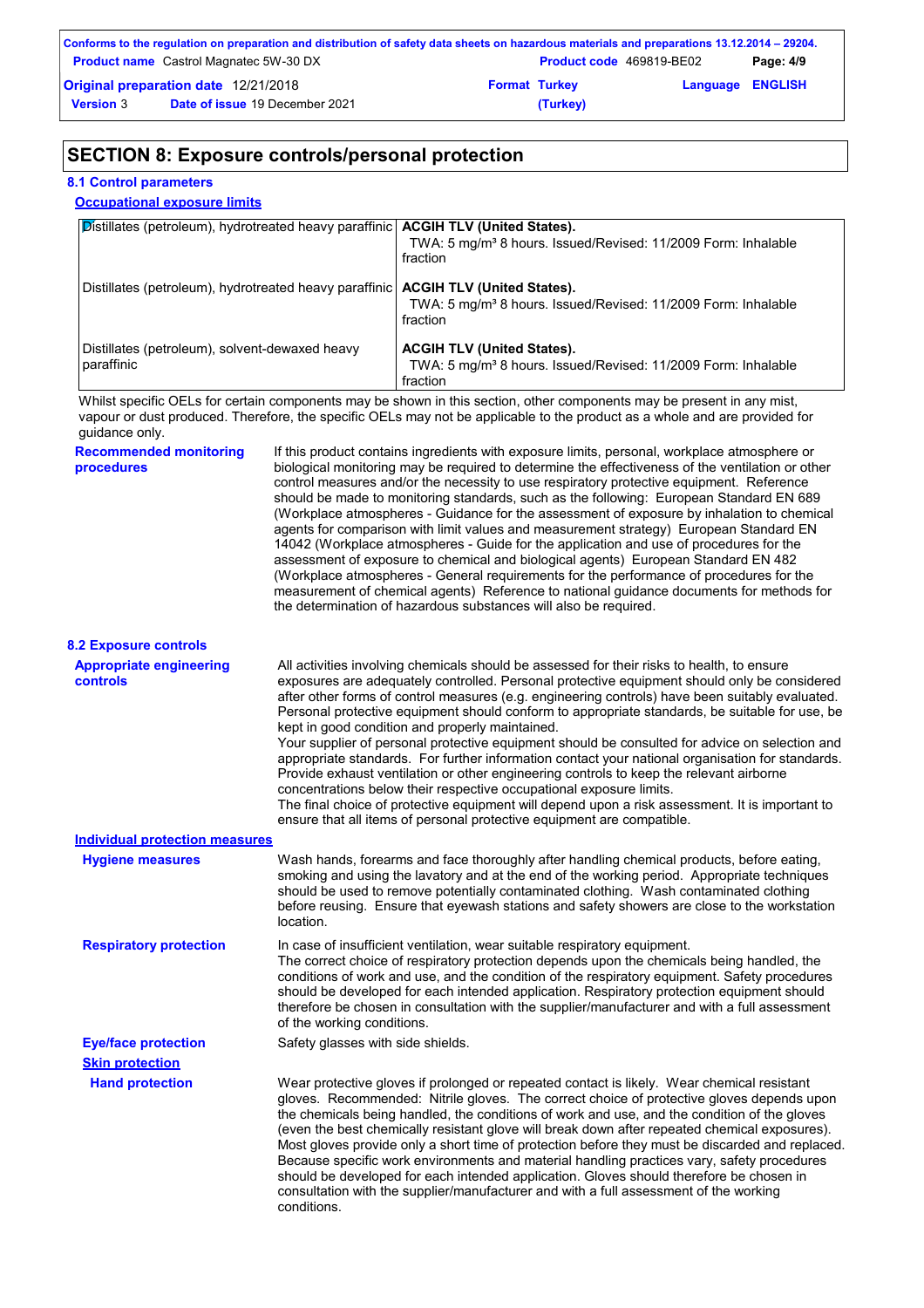| Conforms to the regulation on preparation and distribution of safety data sheets on hazardous materials and preparations 13.12.2014 – 29204. |                                               |                      |                                 |                         |           |  |  |
|----------------------------------------------------------------------------------------------------------------------------------------------|-----------------------------------------------|----------------------|---------------------------------|-------------------------|-----------|--|--|
|                                                                                                                                              | <b>Product name</b> Castrol Magnatec 5W-30 DX |                      | <b>Product code</b> 469819-BE02 |                         | Page: 5/9 |  |  |
| Original preparation date 12/21/2018                                                                                                         |                                               | <b>Format Turkey</b> |                                 | <b>Language ENGLISH</b> |           |  |  |
| <b>Version 3</b>                                                                                                                             | <b>Date of issue 19 December 2021</b>         |                      | (Turkey)                        |                         |           |  |  |

## **SECTION 8: Exposure controls/personal protection**

| <b>Skin and body</b>                             | Use of protective clothing is good industrial practice.<br>Personal protective equipment for the body should be selected based on the task being<br>performed and the risks involved and should be approved by a specialist before handling this<br>product.<br>Cotton or polyester/cotton overalls will only provide protection against light superficial<br>contamination that will not soak through to the skin. Overalls should be laundered on a regular<br>basis. When the risk of skin exposure is high (e.g. when cleaning up spillages or if there is a<br>risk of splashing) then chemical resistant aprons and/or impervious chemical suits and boots<br>will be required. |
|--------------------------------------------------|---------------------------------------------------------------------------------------------------------------------------------------------------------------------------------------------------------------------------------------------------------------------------------------------------------------------------------------------------------------------------------------------------------------------------------------------------------------------------------------------------------------------------------------------------------------------------------------------------------------------------------------------------------------------------------------|
| <b>Environmental exposure</b><br><b>controls</b> | Emissions from ventilation or work process equipment should be checked to ensure they<br>comply with the requirements of environmental protection legislation. In some cases, fume<br>scrubbers, filters or engineering modifications to the process equipment will be necessary to<br>reduce emissions to acceptable levels.                                                                                                                                                                                                                                                                                                                                                         |

### **SECTION 9: Physical and chemical properties**

The conditions of measurement of all properties are at standard temperature and pressure unless otherwise indicated.

#### **9.1 Information on basic physical and chemical properties**

| <b>Appearance</b>                                      |                                                                                                                                 |         |         |                         |          |     |                         |
|--------------------------------------------------------|---------------------------------------------------------------------------------------------------------------------------------|---------|---------|-------------------------|----------|-----|-------------------------|
| <b>Physical state</b>                                  | Liquid.                                                                                                                         |         |         |                         |          |     |                         |
| <b>Colour</b>                                          | Amber. [Light]                                                                                                                  |         |         |                         |          |     |                         |
| <b>Odour</b>                                           | Not available.                                                                                                                  |         |         |                         |          |     |                         |
| <b>Odour threshold</b>                                 | Not available.                                                                                                                  |         |         |                         |          |     |                         |
| рH                                                     | Mot applicable.                                                                                                                 |         |         |                         |          |     |                         |
| <b>Melting point/freezing point</b>                    | Not available.                                                                                                                  |         |         |                         |          |     |                         |
| <b>Initial boiling point and boiling</b><br>range      | Not available.                                                                                                                  |         |         |                         |          |     |                         |
| <b>Pour point</b>                                      | $\overline{45}$ °C                                                                                                              |         |         |                         |          |     |                         |
| <b>Flash point</b>                                     | Ølosed cup: 203°C (397.4°F) [Pensky-Martens]                                                                                    |         |         |                         |          |     |                         |
| <b>Evaporation rate</b>                                | Not available.                                                                                                                  |         |         |                         |          |     |                         |
| <b>Flammability (solid, gas)</b>                       | Not applicable. Based on - Physical state                                                                                       |         |         |                         |          |     |                         |
| <b>Upper/lower flammability or</b><br>explosive limits | Not available.                                                                                                                  |         |         |                         |          |     |                         |
| <b>Vapour pressure</b>                                 |                                                                                                                                 |         |         | Vapour Pressure at 20°C |          |     | Vapour pressure at 50°C |
|                                                        | <b>Ingredient name</b>                                                                                                          | $mm$ Hg | kPa     | <b>Method</b>           | mm<br>Hg | kPa | <b>Method</b>           |
|                                                        | Distillates (petroleum),<br>hydrotreated heavy<br>paraffinic                                                                    | <0.08   | < 0.011 | <b>ASTM D 5191</b>      |          |     |                         |
|                                                        | Distillates (petroleum),<br>hydrotreated heavy<br>paraffinic                                                                    | <0.08   | < 0.011 | <b>ASTM D 5191</b>      |          |     |                         |
|                                                        | Distillates (petroleum),<br>solvent-dewaxed<br>heavy paraffinic                                                                 | <0.08   | < 0.011 | <b>ASTM D 5191</b>      |          |     |                         |
| <b>Vapour density</b>                                  | Not available.                                                                                                                  |         |         |                         |          |     |                         |
| <b>Relative density</b>                                | Not available.                                                                                                                  |         |         |                         |          |     |                         |
| <b>Density</b>                                         | $<$ 1000 kg/m <sup>3</sup> (<1 g/cm <sup>3</sup> ) at 15 <sup>°</sup> C                                                         |         |         |                         |          |     |                         |
| <b>Solubility(ies)</b>                                 | insoluble in water.                                                                                                             |         |         |                         |          |     |                         |
| <b>Partition coefficient: n-octanol/</b><br>water      | Mot applicable.                                                                                                                 |         |         |                         |          |     |                         |
| <b>Auto-ignition temperature</b>                       | Not available.                                                                                                                  |         |         |                         |          |     |                         |
| <b>Decomposition temperature</b>                       | Not available.                                                                                                                  |         |         |                         |          |     |                         |
| <b>Viscosity</b>                                       | Kinematic: 63.9 mm <sup>2</sup> /s (63.9 cSt) at 40°C<br>Kinematic: 11.2 to 11.7 mm <sup>2</sup> /s (11.2 to 11.7 cSt) at 100°C |         |         |                         |          |     |                         |
| <b>Explosive properties</b>                            | Not available.                                                                                                                  |         |         |                         |          |     |                         |
| <b>Oxidising properties</b>                            | Not available.                                                                                                                  |         |         |                         |          |     |                         |
| <b>Particle characteristics</b>                        |                                                                                                                                 |         |         |                         |          |     |                         |
| <b>Median particle size</b>                            | Mot applicable.                                                                                                                 |         |         |                         |          |     |                         |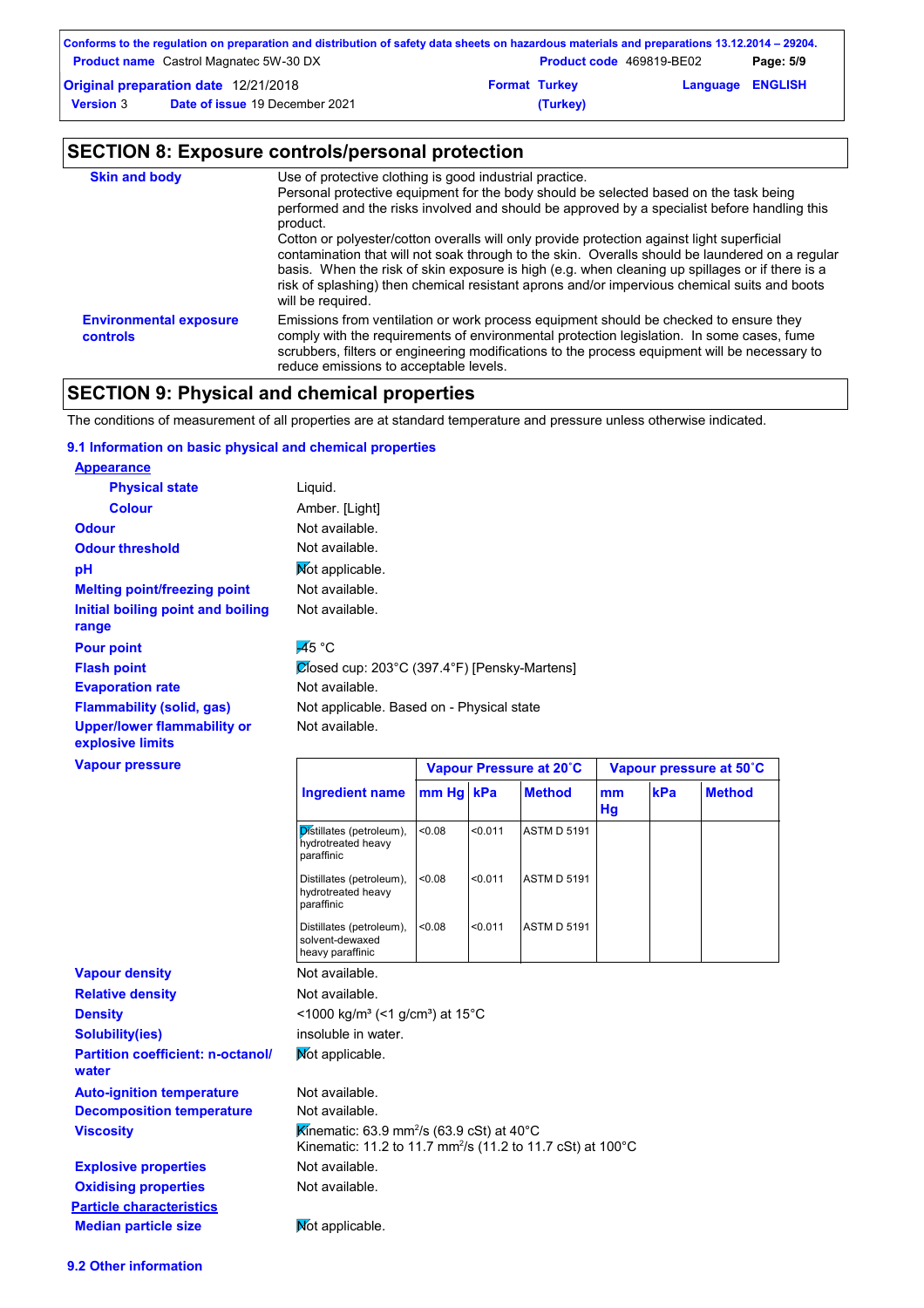| Conforms to the regulation on preparation and distribution of safety data sheets on hazardous materials and preparations 13.12.2014 – 29204. |                                               |                      |                                 |                         |           |  |  |
|----------------------------------------------------------------------------------------------------------------------------------------------|-----------------------------------------------|----------------------|---------------------------------|-------------------------|-----------|--|--|
|                                                                                                                                              | <b>Product name</b> Castrol Magnatec 5W-30 DX |                      | <b>Product code</b> 469819-BE02 |                         | Page: 6/9 |  |  |
| Original preparation date 12/21/2018                                                                                                         |                                               | <b>Format Turkey</b> |                                 | <b>Language ENGLISH</b> |           |  |  |
| <b>Version 3</b>                                                                                                                             | <b>Date of issue 19 December 2021</b>         |                      | (Turkey)                        |                         |           |  |  |

### **SECTION 9: Physical and chemical properties**

No additional information.

## **SECTION 10: Stability and reactivity**

| <b>10.1 Reactivity</b>                            | No specific test data available for this product. Refer to Conditions to avoid and Incompatible<br>materials for additional information.                                |
|---------------------------------------------------|-------------------------------------------------------------------------------------------------------------------------------------------------------------------------|
| <b>10.2 Chemical stability</b>                    | The product is stable.                                                                                                                                                  |
| <b>10.3 Possibility of</b><br>hazardous reactions | Under normal conditions of storage and use, hazardous reactions will not occur.<br>Under normal conditions of storage and use, hazardous polymerisation will not occur. |
| <b>10.4 Conditions to avoid</b>                   | Avoid all possible sources of ignition (spark or flame).                                                                                                                |
| <b>10.5 Incompatible materials</b>                | Reactive or incompatible with the following materials: oxidising materials.                                                                                             |
| <b>10.6 Hazardous</b><br>decomposition products   | Under normal conditions of storage and use, hazardous decomposition products should not be<br>produced.                                                                 |

### **SECTION 11: Toxicological information**

| 11.1 Information on toxicological effects          |                                                                                                                                                                                                                                                                                                                                                                                                                 |
|----------------------------------------------------|-----------------------------------------------------------------------------------------------------------------------------------------------------------------------------------------------------------------------------------------------------------------------------------------------------------------------------------------------------------------------------------------------------------------|
| <b>Information on likely</b><br>routes of exposure | Routes of entry anticipated: Dermal, Inhalation.                                                                                                                                                                                                                                                                                                                                                                |
| <b>Potential acute health effects</b>              |                                                                                                                                                                                                                                                                                                                                                                                                                 |
| <b>Inhalation</b>                                  | Vapour inhalation under ambient conditions is not normally a problem due to low vapour<br>pressure.                                                                                                                                                                                                                                                                                                             |
| <b>Ingestion</b>                                   | No known significant effects or critical hazards.                                                                                                                                                                                                                                                                                                                                                               |
| <b>Skin contact</b>                                | Defatting to the skin. May cause skin dryness and irritation.                                                                                                                                                                                                                                                                                                                                                   |
| <b>Eye contact</b>                                 | No known significant effects or critical hazards.                                                                                                                                                                                                                                                                                                                                                               |
|                                                    | Symptoms related to the physical, chemical and toxicological characteristics                                                                                                                                                                                                                                                                                                                                    |
| <b>Inhalation</b>                                  | No specific data.                                                                                                                                                                                                                                                                                                                                                                                               |
| <b>Ingestion</b>                                   | No specific data.                                                                                                                                                                                                                                                                                                                                                                                               |
| <b>Skin contact</b>                                | Adverse symptoms may include the following:<br>irritation<br>dryness<br>cracking                                                                                                                                                                                                                                                                                                                                |
| <b>Eye contact</b>                                 | No specific data.                                                                                                                                                                                                                                                                                                                                                                                               |
|                                                    | Delayed and immediate effects as well as chronic effects from short and long-term exposure                                                                                                                                                                                                                                                                                                                      |
| <b>Inhalation</b>                                  | Overexposure to the inhalation of airborne droplets or aerosols may cause irritation of the<br>respiratory tract.                                                                                                                                                                                                                                                                                               |
| <b>Ingestion</b>                                   | Ingestion of large quantities may cause nausea and diarrhoea.                                                                                                                                                                                                                                                                                                                                                   |
| <b>Skin contact</b>                                | Prolonged or repeated contact can defat the skin and lead to irritation and/or dermatitis.                                                                                                                                                                                                                                                                                                                      |
| <b>Eye contact</b>                                 | Potential risk of transient stinging or redness if accidental eye contact occurs.                                                                                                                                                                                                                                                                                                                               |
| <b>Potential chronic health effects</b>            |                                                                                                                                                                                                                                                                                                                                                                                                                 |
| General                                            | <b>USED ENGINE OILS</b><br>Combustion products resulting from the operation of internal combustion engines contaminate<br>engine oils during use. Used engine oil may contain hazardous components which have the<br>potential to cause skin cancer. Frequent or prolonged contact with all types and makes of used<br>engine oil must therefore be avoided and a high standard of personal hygiene maintained. |
| <b>Carcinogenicity</b>                             | No known significant effects or critical hazards.                                                                                                                                                                                                                                                                                                                                                               |
| <b>Mutagenicity</b>                                | No known significant effects or critical hazards.                                                                                                                                                                                                                                                                                                                                                               |
| <b>Developmental effects</b>                       | No known significant effects or critical hazards.                                                                                                                                                                                                                                                                                                                                                               |
| <b>Fertility effects</b>                           | No known significant effects or critical hazards.                                                                                                                                                                                                                                                                                                                                                               |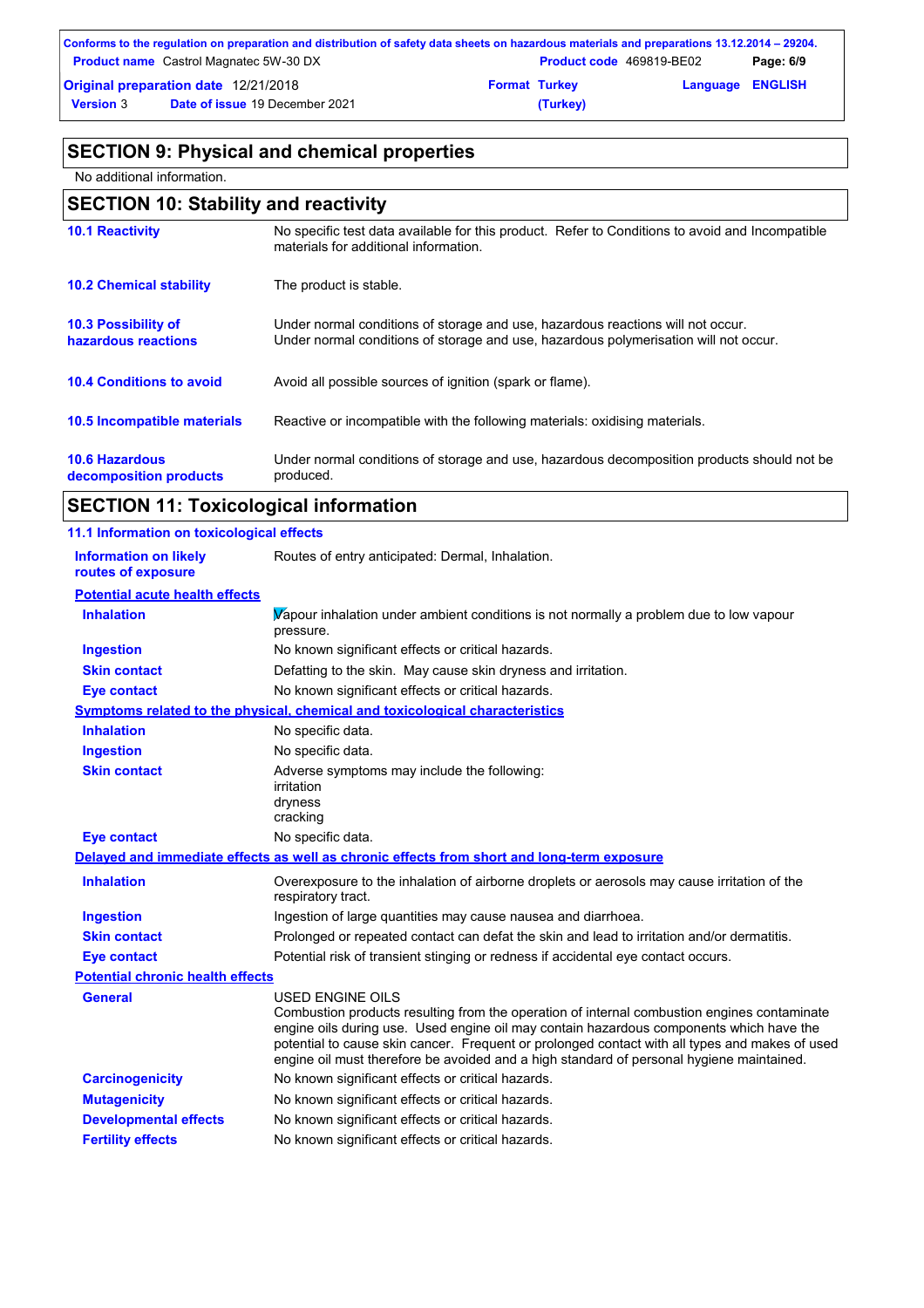| Conforms to the regulation on preparation and distribution of safety data sheets on hazardous materials and preparations 13.12.2014 – 29204. |                                               |                      |                          |                         |           |  |  |
|----------------------------------------------------------------------------------------------------------------------------------------------|-----------------------------------------------|----------------------|--------------------------|-------------------------|-----------|--|--|
|                                                                                                                                              | <b>Product name</b> Castrol Magnatec 5W-30 DX |                      | Product code 469819-BE02 |                         | Page: 7/9 |  |  |
| <b>Original preparation date 12/21/2018</b>                                                                                                  |                                               | <b>Format Turkey</b> |                          | <b>Language ENGLISH</b> |           |  |  |
| <b>Version 3</b>                                                                                                                             | <b>Date of issue 19 December 2021</b>         |                      | (Turkey)                 |                         |           |  |  |

#### **SECTION 12: Ecological information**

#### **12.1 Toxicity**

**Environmental hazards** Not classified as dangerous

#### **12.2 Persistence and degradability**

**Expected to be biodegradable.** 

#### **12.3 Bioaccumulative potential**

This product is not expected to bioaccumulate through food chains in the environment.

| 12.4 Mobility in soil                                         |                                                                      |
|---------------------------------------------------------------|----------------------------------------------------------------------|
| <b>Soil/water partition</b><br>coefficient (K <sub>oc</sub> ) | Not available.                                                       |
| <b>Mobility</b>                                               | Spillages may penetrate the soil causing ground water contamination. |

#### **12.5 Results of PBT and vPvB assessment**

This mixture does not contain any substances that are assessed to be a PBT or a vPvB.

#### **12.6 Other adverse effects**

Spills may form a film on water surfaces causing physical damage to organisms. Oxygen transfer could also be impaired. **Other ecological information**

#### **SECTION 13: Disposal considerations**

#### **13.1 Waste treatment methods**

**Special precautions** This material and its container must be disposed of in a safe way. Empty containers or liners may retain some product residues. Avoid dispersal of spilt material and runoff and contact with soil, waterways, drains and sewers. **Methods of disposal** The generation of waste should be avoided or minimised wherever possible. Significant quantities of waste product residues should not be disposed of via the foul sewer but processed in a suitable effluent treatment plant. Dispose of surplus and non-recyclable products via a licensed waste disposal contractor. Disposal of this product, solutions and any by-products should at all times comply with the requirements of environmental protection and waste disposal legislation and any regional local authority requirements. Waste packaging should be recycled. Incineration or landfill should only be considered when recycling is not feasible. This material and its container must be disposed of in a safe way. Empty containers or liners may retain some product residues. Avoid dispersal of spilt material and runoff and contact with soil, waterways, drains and sewers.

#### **SECTION 14: Transport information**

|                                           | <b>ADR/RID</b>           | <b>ADN</b>               | <b>IMDG</b>              | <b>IATA</b>    |
|-------------------------------------------|--------------------------|--------------------------|--------------------------|----------------|
| 14.1 UN number                            | Not regulated.           | Not regulated.           | Not regulated.           | Not regulated. |
| 14.2 UN proper<br>shipping name           | $\overline{\phantom{0}}$ | $\overline{\phantom{a}}$ | $\overline{\phantom{a}}$ | ۰              |
| <b>14.3 Transport</b><br>hazard class(es) |                          | -                        | ٠                        |                |
| 14.4 Packing<br>group                     |                          | -                        | ٠                        |                |
| 14.5<br><b>Environmental</b><br>hazards   | No.                      | No.                      | No.                      | No.            |
| <b>Additional</b><br>information          |                          | -                        | ٠                        |                |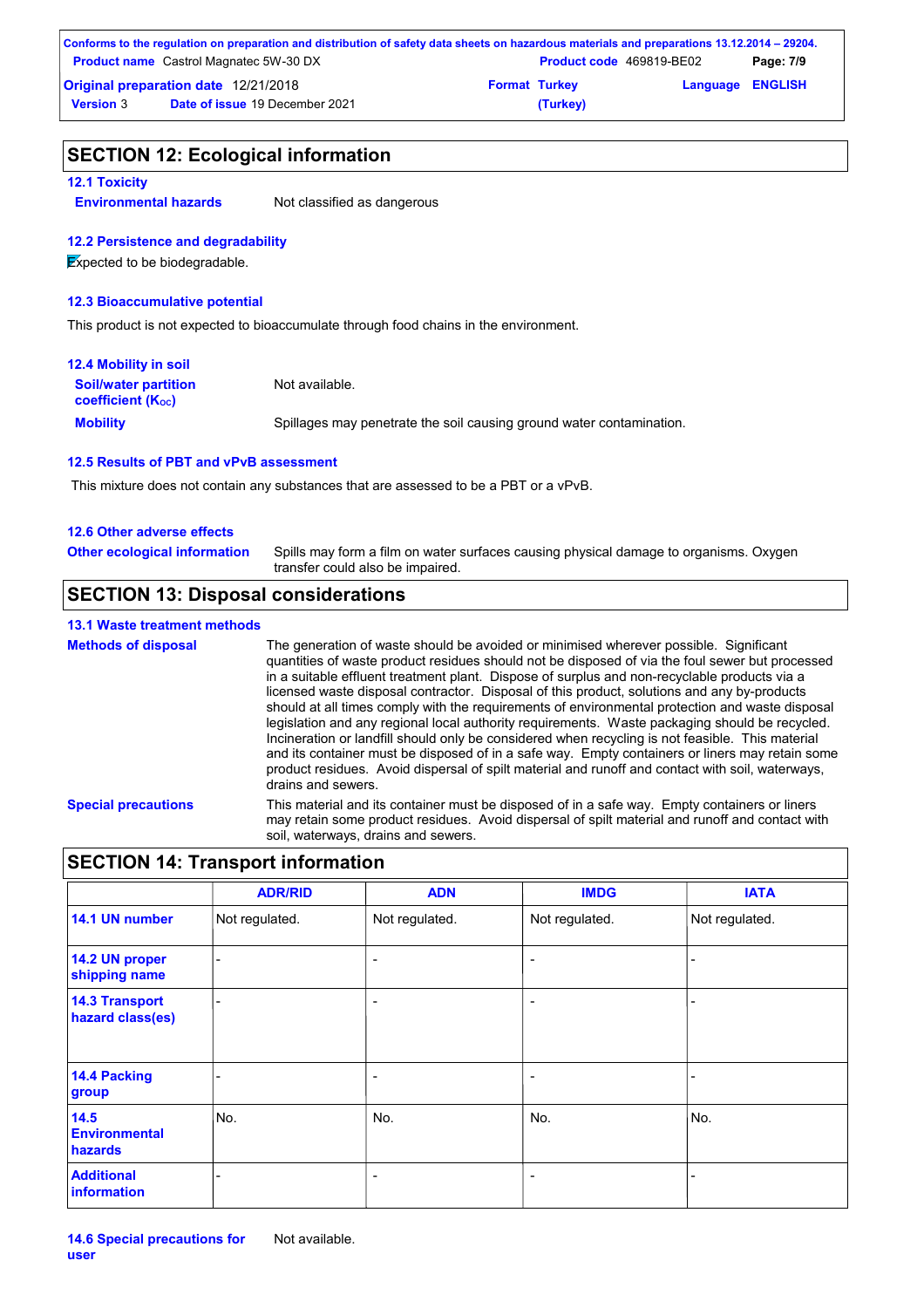|                                               | Conforms to the regulation on preparation and distribution of safety data sheets on hazardous materials and preparations 13.12.2014 – 29204. |                          |          |                         |  |
|-----------------------------------------------|----------------------------------------------------------------------------------------------------------------------------------------------|--------------------------|----------|-------------------------|--|
| <b>Product name</b> Castrol Magnatec 5W-30 DX |                                                                                                                                              | Product code 469819-BE02 |          | Page: 8/9               |  |
| Original preparation date 12/21/2018          |                                                                                                                                              | <b>Format Turkey</b>     |          | <b>Language ENGLISH</b> |  |
| <b>Version 3</b>                              | <b>Date of issue 19 December 2021</b>                                                                                                        |                          | (Turkey) |                         |  |

### **SECTION 14: Transport information**

**14.7 Transport in bulk according to IMO instruments**

Not available.

### **SECTION 15: Regulatory information**

|                                                                 | 15.1 Safety, health and environmental regulations/legislation specific for the substance or mixture                            |
|-----------------------------------------------------------------|--------------------------------------------------------------------------------------------------------------------------------|
| <b>National inventory</b>                                       |                                                                                                                                |
| <b>Australia inventory (AIIC)</b>                               | All components are listed or exempted.                                                                                         |
| <b>Canada inventory</b>                                         | All components are listed or exempted.                                                                                         |
| <b>China inventory (IECSC)</b>                                  | All components are listed or exempted.                                                                                         |
| <b>Japan inventory (CSCL)</b>                                   | All components are listed or exempted.                                                                                         |
| <b>Korea inventory (KECI)</b>                                   | All components are listed or exempted.                                                                                         |
| <b>Philippines inventory</b><br>(PICCS)                         | All components are listed or exempted.                                                                                         |
| <b>REACH Status</b>                                             | The company, as identified in Section 1, sells this product in the EU in compliance with the<br>current requirements of REACH. |
| <b>Taiwan Chemical</b><br><b>Substances Inventory</b><br>(TCSI) | All components are listed or exempted.                                                                                         |
| <b>United States inventory</b><br>(TSCA 8b)                     | All components are active or exempted.                                                                                         |
|                                                                 |                                                                                                                                |

### **SECTION 16: Other information**

| <b>Abbreviations and acronyms</b>                      | ACGIH = American Conference of Industrial Hygienists<br>ADN = European Provisions concerning the International Carriage of Dangerous Goods by<br>Inland Waterway<br>ADR = The European Agreement concerning the International Carriage of Dangerous Goods by<br>Road<br>ATE = Acute Toxicity Estimate<br><b>BCF</b> = Bioconcentration Factor<br>CAS = Chemical Abstracts Service<br>GHS = Globally Harmonized System of Classification and Labelling of Chemicals<br>IATA = International Air Transport Association<br>IBC = Intermediate Bulk Container<br><b>IMDG</b> = International Maritime Dangerous Goods<br>LogPow = logarithm of the octanol/water partition coefficient<br>MARPOL = International Convention for the Prevention of Pollution From Ships, 1973 as<br>modified by the Protocol of 1978. ("Marpol" = marine pollution)<br>OECD = Organisation for Economic Co-operation and Development<br>PBT = Persistent, Bioaccumulative and Toxic<br>RID = The Regulations concerning the International Carriage of Dangerous Goods by Rail<br>SADT = Self-Accelerating Decomposition Temperature<br>STOT-RE = Specific Target Organ Toxicity - Repeated Exposure<br>STOT-SE = Specific Target Organ Toxicity - Single Exposure<br>TWA = Time weighted average<br>$UN = United Nations$<br>UVCB = Complex hydrocarbon substance<br>VOC = Volatile Organic Compound<br>vPvB = Very Persistent and Very Bioaccumulative<br>Varies = may contain one or more of the following 64741-88-4, 64741-89-5, 64741-95-3, |                                                                                                                                       |  |  |
|--------------------------------------------------------|-----------------------------------------------------------------------------------------------------------------------------------------------------------------------------------------------------------------------------------------------------------------------------------------------------------------------------------------------------------------------------------------------------------------------------------------------------------------------------------------------------------------------------------------------------------------------------------------------------------------------------------------------------------------------------------------------------------------------------------------------------------------------------------------------------------------------------------------------------------------------------------------------------------------------------------------------------------------------------------------------------------------------------------------------------------------------------------------------------------------------------------------------------------------------------------------------------------------------------------------------------------------------------------------------------------------------------------------------------------------------------------------------------------------------------------------------------------------------------------------------------------------------------|---------------------------------------------------------------------------------------------------------------------------------------|--|--|
|                                                        |                                                                                                                                                                                                                                                                                                                                                                                                                                                                                                                                                                                                                                                                                                                                                                                                                                                                                                                                                                                                                                                                                                                                                                                                                                                                                                                                                                                                                                                                                                                             | 64742-55-8, 64742-56-9, 64742-57-0, 64742-58-1, 64742-62-7, 64742-63-8, 64742-65-0,<br>64742-70-7, 72623-85-9, 72623-86-0, 72623-87-1 |  |  |
| <b>Full text of abbreviated H</b><br><b>statements</b> | H <sub>304</sub>                                                                                                                                                                                                                                                                                                                                                                                                                                                                                                                                                                                                                                                                                                                                                                                                                                                                                                                                                                                                                                                                                                                                                                                                                                                                                                                                                                                                                                                                                                            | May be fatal if swallowed and enters airways.                                                                                         |  |  |
| <b>Full text of classifications</b><br>[CLP/GHS]       | $Ksp.$ Tox. 1                                                                                                                                                                                                                                                                                                                                                                                                                                                                                                                                                                                                                                                                                                                                                                                                                                                                                                                                                                                                                                                                                                                                                                                                                                                                                                                                                                                                                                                                                                               | <b>ASPIRATION HAZARD - Category 1</b>                                                                                                 |  |  |
| <b>History</b>                                         |                                                                                                                                                                                                                                                                                                                                                                                                                                                                                                                                                                                                                                                                                                                                                                                                                                                                                                                                                                                                                                                                                                                                                                                                                                                                                                                                                                                                                                                                                                                             |                                                                                                                                       |  |  |
| Date of issue/ Date of<br>revision                     | 19 December 2021                                                                                                                                                                                                                                                                                                                                                                                                                                                                                                                                                                                                                                                                                                                                                                                                                                                                                                                                                                                                                                                                                                                                                                                                                                                                                                                                                                                                                                                                                                            |                                                                                                                                       |  |  |
| Date of previous issue                                 | 7 June 2021.                                                                                                                                                                                                                                                                                                                                                                                                                                                                                                                                                                                                                                                                                                                                                                                                                                                                                                                                                                                                                                                                                                                                                                                                                                                                                                                                                                                                                                                                                                                |                                                                                                                                       |  |  |
| <b>Prepared by</b>                                     | <b>Product Stewardship</b>                                                                                                                                                                                                                                                                                                                                                                                                                                                                                                                                                                                                                                                                                                                                                                                                                                                                                                                                                                                                                                                                                                                                                                                                                                                                                                                                                                                                                                                                                                  |                                                                                                                                       |  |  |
|                                                        | Tuba Yıldırım, Sertifika no ve Tarihi: GBF01.50.14 / 22.12.2020<br>tuba.yildirim@bp.com, +90 216 571 2937                                                                                                                                                                                                                                                                                                                                                                                                                                                                                                                                                                                                                                                                                                                                                                                                                                                                                                                                                                                                                                                                                                                                                                                                                                                                                                                                                                                                                   |                                                                                                                                       |  |  |

**Indicates information that has changed from previously issued version.**